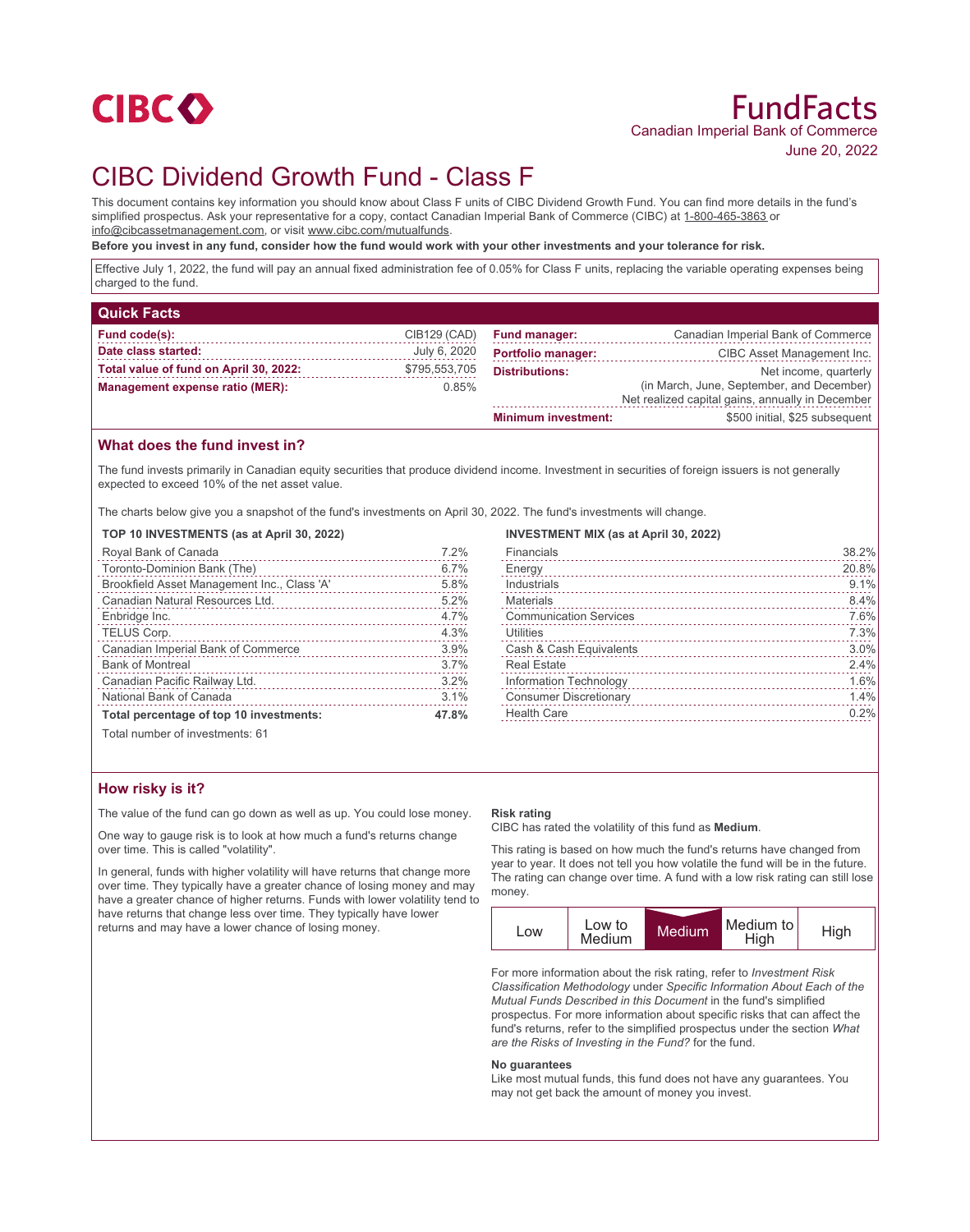# **How has the fund performed?**

This section tells you how Class F units of the fund have performed over the past year. Returns are after expenses have been deducted. These expenses reduce the fund's returns.

## **YEAR-BY-YEAR RETURNS**

This chart shows how Class F units of the fund performed in the past calendar year. The range of returns and change from year to year can help you assess how risky the fund has been in the past. It does not tell you how the fund will perform in the future.



### **BEST AND WORST 3-MONTH RETURNS**

This table shows the best and worst returns for Class F units of the fund in a 3-month period over the past calendar year. The best and worst 3-month returns could be higher or lower in the future. Consider how much of a loss you could afford to take in a short period of time.

|                    | <b>Return</b> | ∣ 3 months ending  | If you invested \$1,000 at the beginning of the period |
|--------------------|---------------|--------------------|--------------------------------------------------------|
| <b>Best return</b> | $12.3\%$      | May 31, 2021       | Your investment would rise to \$1,123                  |
| Worst return       | $0.7\%$       | September 30, 2021 | Your investment would rise to \$1,007                  |

### **AVERAGE RETURN**

The annual compounded return of Class F units of the fund since July 6, 2020 was 24.4%. If you had invested \$1,000 in the fund on July 6, 2020, your investment would be worth \$1,487 as at April 30, 2022.

| Who is this fund for?                                                                                                                                                                                             | A word about tax                                                                                                                                                                                                                                                                                     |
|-------------------------------------------------------------------------------------------------------------------------------------------------------------------------------------------------------------------|------------------------------------------------------------------------------------------------------------------------------------------------------------------------------------------------------------------------------------------------------------------------------------------------------|
| Investors who:<br>• are seeking more favourable tax treatment through a Canadian equity<br>fund, as dividends are taxed more favourably than interest income; and<br>• are investing for the medium to long term. | In general, you will have to pay income tax on any money you make on a<br>fund. How much you pay depends on the tax laws where you live and<br>whether or not you hold the fund in a registered plan such as a<br>Registered Retirement Savings Plan (RRSP) or a Tax-Free Savings<br>Account (TFSA). |
|                                                                                                                                                                                                                   | Keep in mind that if you hold your fund in a non-registered plan, fund<br>distributions are included in your taxable income, whether you receive<br>them in cash or have them reinvested.                                                                                                            |

# **How much does it cost?**

The following tables show the fees and expenses you could pay to buy, own, and sell Class F units of the fund. The fees and expenses - including any commissions - can vary among classes of a fund and among funds. Higher commissions can influence representatives to recommend one investment over another. Ask about other funds and investments that may be suitable for you at a lower cost.

## **1. SALES CHARGES**

There are no sales charges payable when you buy, switch, or sell Class F units of the fund.